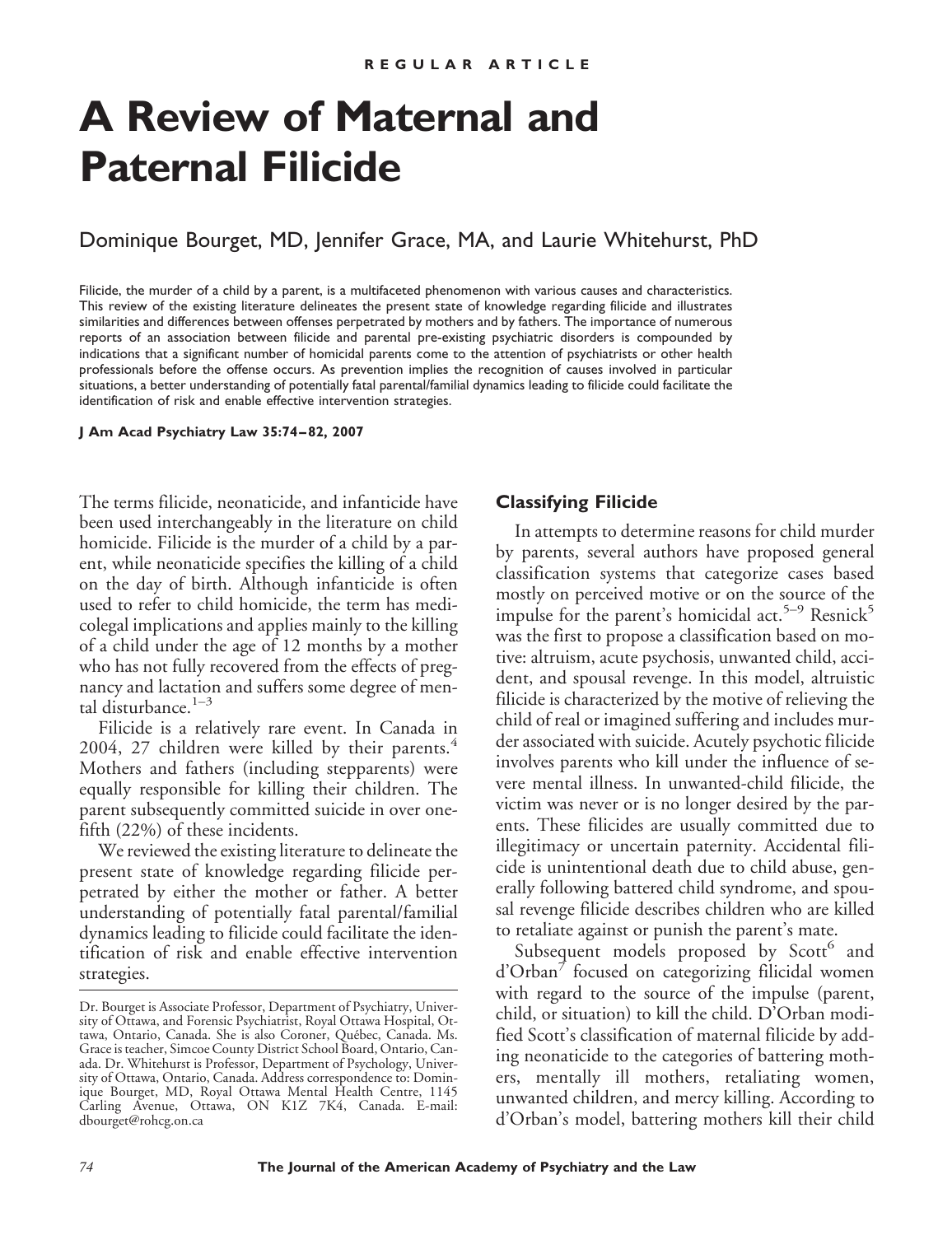in an impulsive act stemming from the victim's behavior, whereas retaliating women displace aggression from the mate onto the child. The category of mentally ill mothers incorporates all filicides committed in the context of psychotic illness or depression. Unwanted children are killed by the mother's passive neglect or active aggression, and mercy killing involves cases in which there was true suffering by the child, without apparent secondary gain by the mother.<sup>7</sup>

Guileyardo *et al.*<sup>8</sup> suggested a classification of filicides into 16 subtypes, based on selection of the primary motive or cause. In an attempt to incorporate clinical situation and motive, Bourget and Bradford<sup>9</sup> proposed five major categories: pathological filicide, accidental filicide, retaliating filicide, neonaticide, and paternal filicide. In this model, pathological filicide refers to cases in which the perpetrator most likely has a major psychiatric illness. The filicide probably has psychotic or altruistic motives, and includes extended homicide-suicide. Accidental filicide includes death due to various forms of child abuse, including battered-child syndrome and Munchausen syndrome by proxy.<sup>10,11</sup> Retaliating filicide is the murder of a child to punish a spouse, while neonaticide is usually the result of an unwanted pregnancy. By including the classification of paternal filicide, Bourget and Bradford<sup>9</sup> were the first to recognize the importance of gender as a category in and of itself.

Although these classifications have been useful in identifying and describing filicide, various problems limiting a clear analysis of causes have become evident over time. One problem has been the difficulty in accurately assigning one case to a specific group, due to considerable overlap between categories. Another limitation is that, to date, paternal filicide has attracted only limited research. As such, relevant factors such as the role of perpetrator gender differences have been excluded in analyses of filicide. In addition, the influence of perpetrator psychiatric illness has not been fully considered. In light of these shortcomings, Bourget and Gagné<sup>12</sup> developed a classification system that takes into account several characteristics of filicide and associated circumstances, including parental motive, intent, and psychiatric illness. All types of filicide (i.e., mentally ill, fatal abuse, retaliation, mercy, and other/unknown) are specified as being either with or without intent, the conscious desire to kill. Mentally ill filicide refers to cases in

which the offense is associated with a  $DSM-IV^{13}$ major Axis I mental illness active at the time of the filicide. The presence or absence of psychosis as a determinant is documented in this category, as are cases of infanticide, a term used only to account for postpartum phenomena, hormonal influences, and other nonspecific mental disturbances in mothers who gave birth within the year. Fatal abuse filicide includes cases of child neglect and battered-child and shaken-baby syndromes. This type of filicide is committed without specific intent, and the event cannot meet the criteria for mentally ill filicide. In contrast, retaliating filicide is associated with specific intent to commit murder and can be the result of anger or revenge. Mercy filicide is also committed with specific intent to kill and occurs when the child has a severe, debilitating illness. The parent does not have psychosis, and the event is not better accounted for by any other category. The category of other/unknown is used only when information is insufficient to allow for an accurate classification and can include cases with multiple factors. This classification system also allows the inclusion of more specific information related to each case as needed, on the basis of actual case evidence. Cases of filicide can be specified according to whether they are associated with suicide/ attempted suicide and substance use. Each case can also be identified as predictable or unpredictable, with the aim of assisting in future prevention.<sup>12</sup>

# **General Characteristics of Filicide**

Filicide is associated with various victim and perpetrator characteristics. The first year of life appears to represent a critical period, with the risk greatest on the first day of life.<sup>14-19</sup> Neonaticides are almost always committed by mothers,<sup>20</sup> as are homicides during the first week of life.<sup>21–23</sup> While mothers are overrepresented in cases of infanticide, $24$  filicides that occur after the first week of life are often committed by the father or stepfather, with fathers being the most frequent perpetrators of filicide in later childhood.<sup>17,23,25–28</sup>

Although some studies have noted that mothers commit filicide more often than fathers,<sup>5,9,21,29-32</sup> other research has shown that paternal filicide is as common or more common than maternal filicide.<sup>12,17,27,33–39</sup> Reports of a higher proportion of maternal filicides most likely reflect the inclusion of neonaticides in some studies.<sup>17</sup>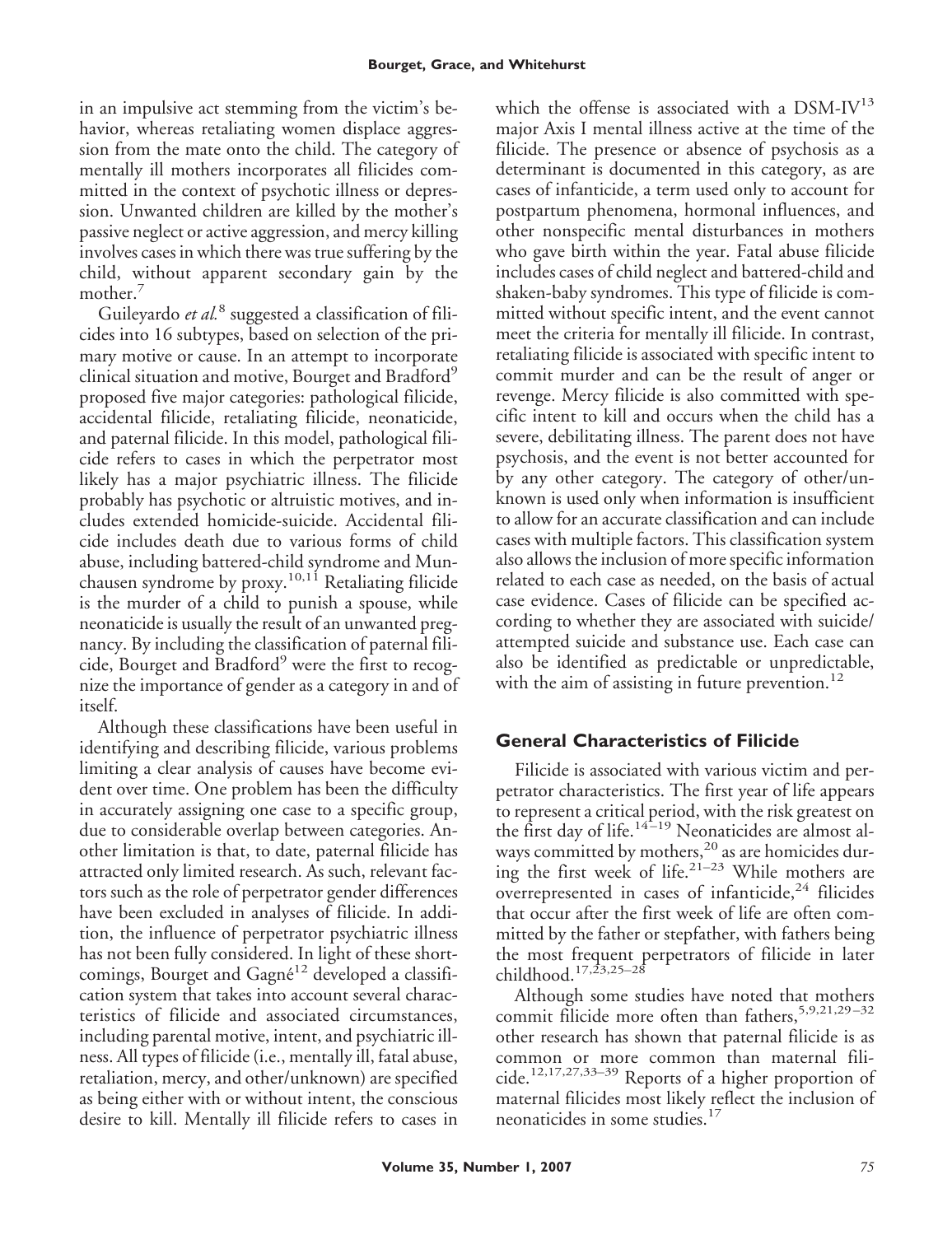Neonaticides involve an equal number of male and female victims.<sup>27,40</sup> Some studies have found that boys are overrepresented in victims between the ages of 4 and 15 years of age,  $^{23,27,38,41-43}$  but others have reported equal numbers of male and female filicide victims.18,25,26,44 Differences in sample size may in part account for these inconsistent findings. Mothers may be more likely to kill girls and fathers to kill boys,<sup>2,45</sup> particularly boys over the age of 15 years.23,46 Younger victims may be more likely to have been physically abused by the parent.<sup>27</sup> Several studies have reported that victims of filicide are more often the first born.<sup>27,29,47–49</sup>

Results of numerous studies indicate an association between filicide and parental psychiatric illness, with major depression with psychotic features most common.<sup>2,5,9,12,28-30,50-56</sup> Bourget and Bradford<sup>9</sup> noted that 31 percent of parents who committed filicide had a diagnosis of major depression, compared with none of the perpetrators of nonparental homicide. In a review of 131 case reports of filicide, Resnick<sup>5</sup> found that 75 percent of the parents displayed psychiatric symptoms, including major depression and schizophrenia, before the offense. A recent review of 85 filicide cases in Turkey<sup>57</sup> showed that nearly half of the perpetrators had diagnosed psychiatric disturbances, including schizophrenia (61%) and major depression (22%). In reviews of maternal and paternal filicide cases in Quebec between 1991 and 2001, Bourget and  $\tilde{G}$ agné<sup>12,28</sup> found that 85 percent of mothers and 56 percent of fathers had diagnoses of major depressive disorder or schizophrenia/other psychosis.

Homicidal parents have high rates of suicide attempts, which are often serious and successful.<sup>2,12,28–30,38,50,58–60</sup> Parents are more likely to commit suicide after killing older children.27,38,61,62 In Canada between 1993 and 2002, a parent committed suicide after murdering an infant in 4 percent of instances, while 60 percent of homicides against children aged 12 to 17 years ended in the suicide of the accused parent.<sup>62</sup> The increase in filicide-suicide events with the child's age may be related to differences in motives for filicides involving older versus younger children. Parental suicide attempts are not characteristic of neonaticide, unwanted child filicide, retaliating filicide, and fatal abuse filicide.<sup>7,12,26,41</sup> Fatal abuse filicide is generally regarded as accidental and not premeditated; thus the ultimate "accidental" death of the child is not the motive for the abuse.<sup>28</sup>

While the term "fatal abuse" is not age specific, victims of fatal abuse filicide are often young, unwanted children.5,7 Mental illness, and in particular depression, is a significant finding in homicide-suicide cases, including filicide-suicide.<sup>12,28,38,61,63-65</sup> Although results of some earlier studies indicate that mothers who kill their children are more likely than fathers to commit suicide after the  $act, <sup>2,30,50</sup>$  more recent studies have found that fathers are more often perpetrators of filicide-suicide.<sup>16,17,46,61,63-68</sup> Recent investigations note the importance of further research on filicide-suicide,  $61,69$  given that parents who commit suicide after killing their child represent a significant proportion of filicidal mothers (16%–  $55\%$ <sup>12,38,46,68</sup> and fathers (40%–60%).<sup>2,28,43,68,70</sup>

## **Maternal Filicide**

Women who commit neonaticide are typically younger, are often unmarried, often deny and/or conceal their pregnancies, have a lack of prenatal care, and have no plans for the care of the child.<sup>20,41,71–73</sup> Overpeck *et al.*<sup>74</sup> found that a marked risk factor for infant homicide was a second child born to a mother under the age of 20. Although fear has been noted as an important factor in the motivation for neonaticide,<sup>70</sup> the main motivator may be the undesirability of the child.<sup>20,72</sup> Women who commit neonaticide evidence less depression, psychotic illness, or suicidal attempts than do mothers who have killed an older child<sup>7,41,75,76</sup> and are less likely to be hospitalized than are those who commit filicide.<sup>71</sup> Prevention is seriously compromised by the fact that women who commit neonaticide rarely seek any help.<sup>5,77</sup>

Mothers who commit filicide tend to be married and to report high levels of stress and a lack of support and resources at the time of the offense.<sup>5,7,9,76,78</sup> Multiple psychosocial stressors as motivating factors for maternal filicide have been identified, including being the primary caregiver for at least one child, unemployment/financial problems, ongoing abusive adult relationships, conflict with family members, and limited social support.7,9,12,78,79 Social isolation has also been noted as a factor common in women who killed their children, 80 as has a history of childhood abuse.<sup>76</sup>

Depression or psychotic illness typifies mothers who killed older children.7,75,76,78,81,82 In a recent study comparing characteristics of filicidal women with and without psychosis at the time of the offense,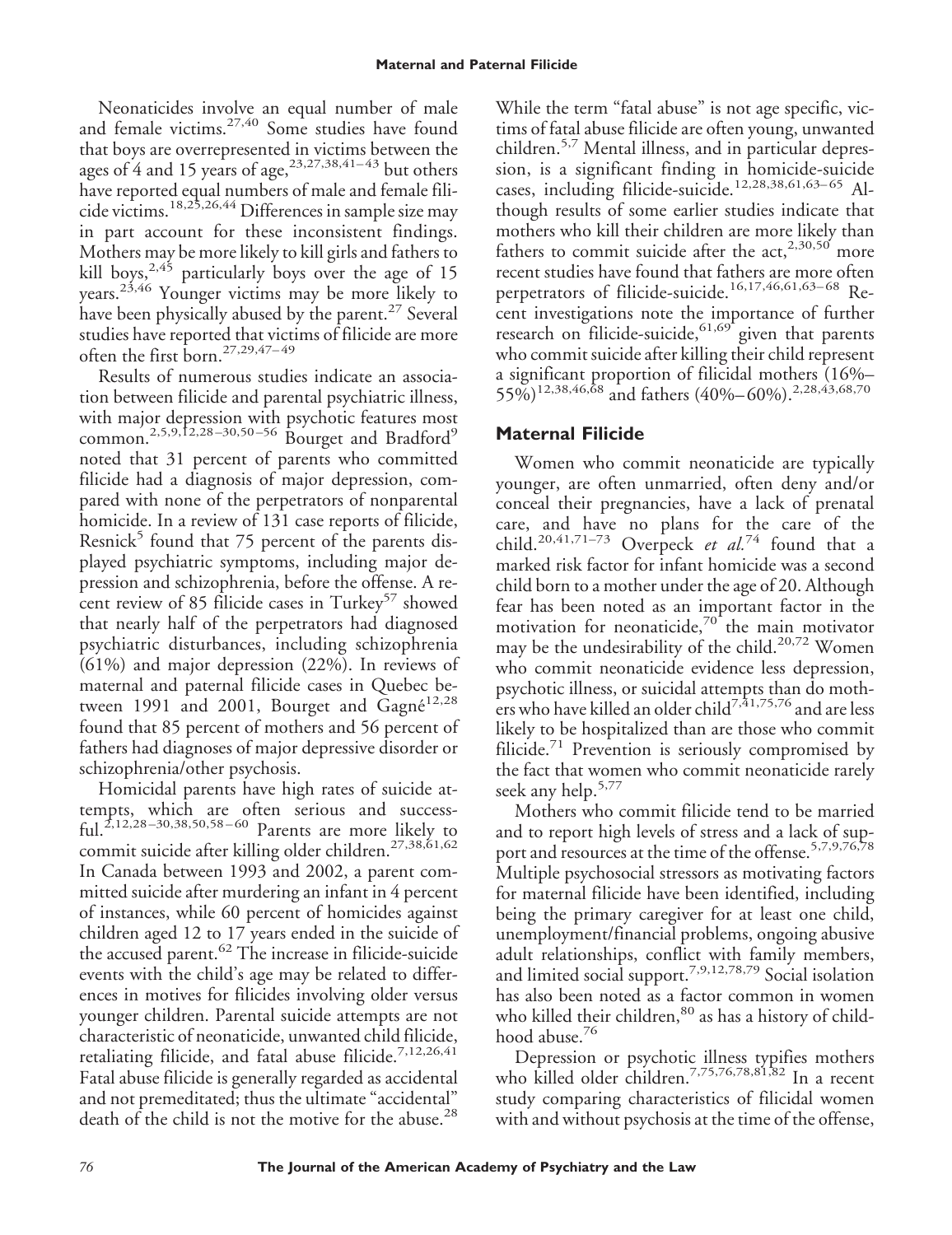Lewis and Bunce<sup>79</sup> reported that the psychotic women tended to be older and more educated than the nonpsychotic women and were more often divorced or separated but less commonly employed. The psychotic women were also more likely to have a history of substance abuse, psychiatric hospitalization, ongoing psychiatric treatment, and suicide attempts.

Psychosis and suicide attempts are not characteristic of women who fatally abuse their children.12,79,83 Personality disorders and intense psychosocial stress at the time of the fatal abuse are common.6,7,75,76,84 Parental separation in childhood and marital violence have been identified as cofactors in fatal child abuse by mothers, and many perpetrators of fatal abuse have a history of abuse in their childhood.<sup>26</sup> Although fatal-abuse filicide can be the result of an isolated event, it often occurs following recurrent abuse.<sup>35,43,79,85,86</sup> Population studies have found that one in two fatally abused children have been victims of prior abuse.<sup>26,43,86</sup>

Retaliating maternal filicide is rare.<sup>5-7,9,12,78,79</sup> Women who commit retaliating filicide typically have personality disorders and a high incidence of suicide attempts.<sup>6,9</sup> Marleau and Laporte<sup>87</sup> noted the possibility of a relationship between maternal motivation for filicide and victim gender. These authors speculated that daughters are at increased risk in altruistic situations, while sons are more at risk in retaliatory situations. Loomis<sup>88</sup> also reported that mothers kill their sons to seek revenge on their mates.

### *Mental Illness in Maternal Filicide*

The prevalence of serious mental disorders has been noted often in studies of maternal filicide, with depression and psychosis reported most often.<sup>5–7,9,12,29,38,40,60,61,76,78,79,83,89,90</sup> Resnick<sup>5</sup> found that 67 percent of the 88 filicidal mothers were psychotic and that major depression and schizophrenia/psychosis were more common in mothers than in fathers. McKee and Shea<sup>78</sup> noted that of the 20 women in their sample, 40 percent had diagnosed psychotic or paranoid disorders and 25 percent had major depression at the time of the offense. In the study by Bourget and Gagné,<sup>12</sup> 67 percent of the 27 filicidal mothers had a diagnosis of major depressive disorder and 15 percent had diagnosed schizophrenia. Lewis and Bunce<sup>79</sup> reported that the most common diagnoses of the 55 filicidal women in their sample were schizophrenia (48%), major depressive

disorder with psychotic features (34.5%), and personality disorder (67%). In a review of the psychiatric history of 10 mothers who had committed filicide-suicide, Hatters Friedman *et al.*<sup>61</sup> found evidence of depression or depressive symptoms in 70 percent of the women and of psychosis in 30 percent.

Few studies have specifically examined the influence of mental illness in filicide.79,89,91 Lewis and Bunce<sup>79</sup> found that, compared with nonpsychotic women who have killed their children, psychotic women were more likely to kill multiple victims and to attempt suicide at the time of the filicide. This study extended the authors' previous findings<sup>89</sup> that psychotic mothers were more likely than nonpsychotic mothers to use a weapon (knife or gun) to kill their children. Stanton *et al.*<sup>91</sup> also noted that violent methods of killing characterize mentally ill filicidal mothers. They investigated six women who had  $DSM-IV^{13}$  diagnoses that included major depressive disorder, schizophrenia, and schizoaffective disorder (either manic or depressed phases before the filicide). All the women used violent methods of killing and killed older children, with more than one child killed in several cases. The authors found that the women who were manic before the filicide had displayed a lack of premeditation and had developed delusions within a day before the offense. In contrast, the depressed women reported thinking about their own and their children's deaths days or weeks beforehand. The authors suggested that relevant features of maternal filicide in the context of major mental illness may be disorganized thinking and unstable mental state.<sup>91</sup>

# **Paternal Filicide**

Despite findings that men commit filicide as often as or more often than women,  $17,27,33-39,92$  paternal filicide has attracted limited research. Few of the studies investigating paternal filicide<sup>2,5,6,36,46,93,94</sup> employed large samples of fathers, limiting the generalizability of results. Bourget and Gagné<sup>28</sup> reviewed data from 77 cases of paternal filicide in Quebec over a 10-year period and previous reports of child homicide by fathers.2,5,26,27,43,57,66,95,96 The review revealed several factors regarding victims, method of killing, and filicidal motive that seem to be characteristic of paternal filicide (Table 1).

There is a high frequency of completed or attempted suicides by fathers after they have committed homicides.16,17,27,38,43,61,63,66,67 The likelihood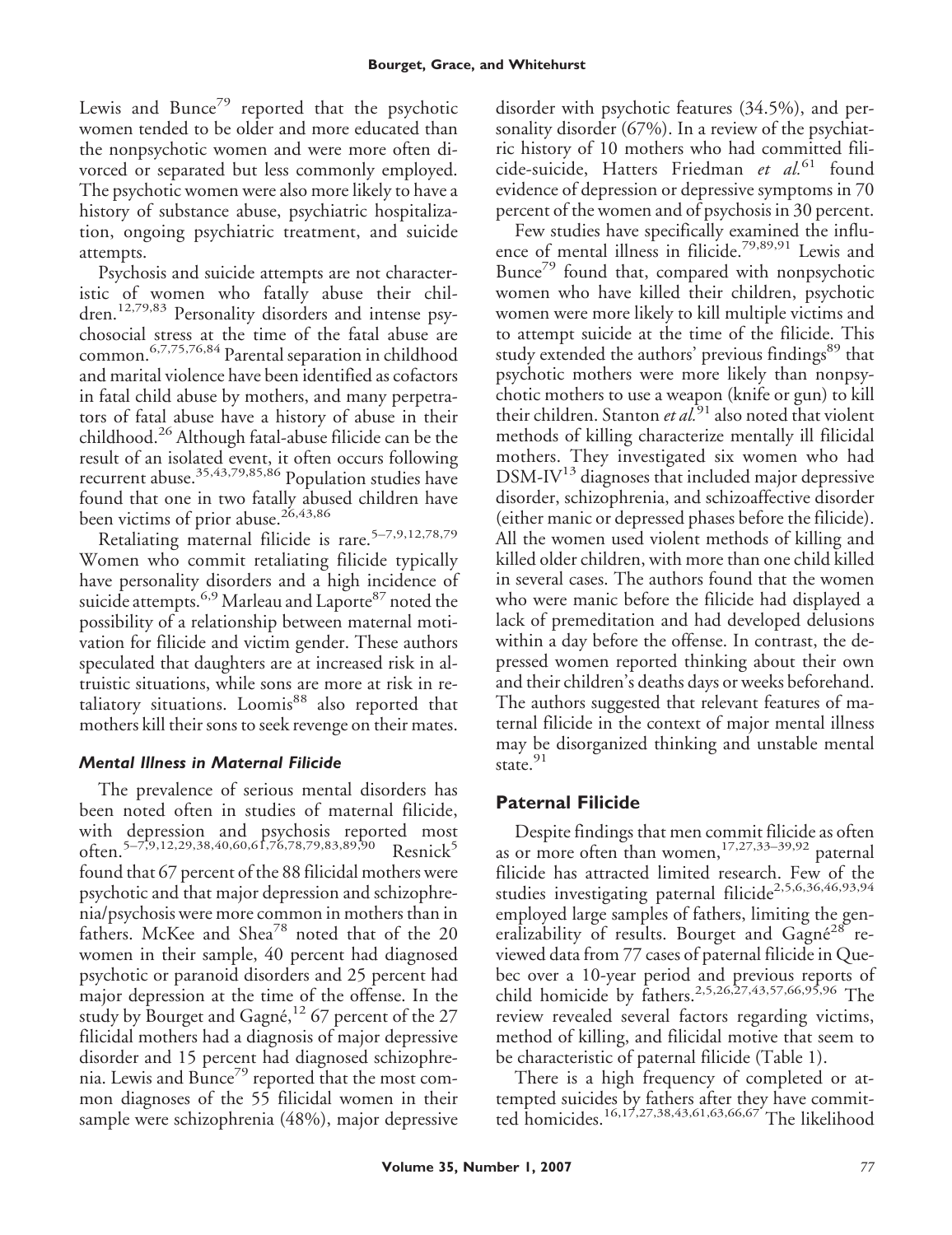**Table 1** Characteristics of Paternal Filicide Relative to Maternal Filicide

| Method of Killing                                       | Victim Characteristics                                                                          | Filicidal Motive                     |
|---------------------------------------------------------|-------------------------------------------------------------------------------------------------|--------------------------------------|
| More violent (firearm,<br>knife, severe head<br>trauma) | More often older<br>children<br>Higher proportion of<br>males<br>More often multiple<br>victims | More fatal abuse<br>More retaliation |

of suicide may increase in instances involving multiple sibling victims<sup>28,43</sup> and with older victims.<sup>27</sup> In a study of 32 cases of child homicide in the U.S. Air Force, Lucas *et al.*<sup>27</sup> found that the probability of homicide/suicide increased as the age of the victim increased; 13 percent of filicides involving younger children (between 1 and 4 years of age) ended in the perpetrator's suicide, while 50 percent of incidents involving older children (between 4 and 15 years of age) did.

Fathers are often perpetrators of fatal-abuse filicide, which is usually the result of battered-child syndrome and rarely involves a psychotic disorder or suicide attempt.<sup>5,6,9,26,28,97</sup> Previous family violence is often a cofactor in cases of fatal abuse and in other paternal filicides.26 –28,43,98 Perpetrators are likely to have a personal history of abuse in childhood, particularly in paternal filicides involving infants under one year of age.26,27,66,93

The presence of significant life stressors has been reported by filicidal fathers, including financial difficulties, impending marital breakup, and fear of separation.27,66,99 Some paternal filicides reportedly have occurred in the aftermath of arguments concerning marital infidelity, <sup>66,96</sup> and being separated at the time of the offense has been noted to be an important precipitating factor.<sup>27,66,67</sup>

A high proportion of filicidal fathers have low socioeconomic status.57,66,93,96 Many filicidal fathers are unemployed and have below-average education levels.57,66,81,93 Social isolation and/or a lack of social support are also commonly reported in paternal filicide.<sup>66,93</sup>

Motivational factors noted for paternal filicide include attempts to control the child's behavior, and misinterpretation of the child's behavior.<sup>5,66,93</sup> In an investigation of five paternal filicides, Palermo<sup>100</sup> pointed out that all of the men felt a sense of personal inadequacy and had a lack of parenting skills and coping mechanisms. Several stud-

ies show a high incidence of related substance abuse/dependence.<sup>9,27,38,66,93</sup>

#### *Mental Illness in Paternal Filicide*

In an investigation of coroners' files pertaining to 20 fathers who had committed filicide-suicide, Hatters Friedman *et al.*<sup>61</sup> found evidence of a psychiatric history of psychosis in 25 percent and of depressive illness in 50 percent of the fathers. Bourget and Gagné<sup>28</sup> noted a similar rate of psychiatric illness in their examination of coroners' files pertaining to 60 filicidal men; the presence of psychosis was established in 30 percent of the fathers, and 52 percent of the men had major depressive disorders. Others have reported comparably higher frequencies of psychotic symptoms among filicidal fathers.<sup>5,66,93</sup> In his review, Resnick<sup>5</sup> classified 44 percent of the 43 filicidal men as psychotic and 33 percent as depressed with psychotic features. Campion *et al.*<sup>93</sup> noted that 11 of the 12 filicidal men in their sample had psychiatric disorders, with seven (64%) of the men suffering either acute or chronic psychosis at the time of the offense. Marleau *et al.*<sup>66</sup> found that 7 of 10 homicidal fathers had, at the time of the offense, an Axis I disorder according to DSM-III- $R^{101}$  criteria, including four with mood disorder, one with dysthymic disorder, one with schizophrenia, and one with psychosis. Four (57%) of the offenders were actively psychotic at the time of the offense. Eight of the men had personality disorders that have been associated with paternal filicide.<sup>6,12</sup> Six of the men attempted suicide shortly after the offense.<sup>66</sup>

#### **Discussion**

The literature is replete with statements regarding the need for further research to enable a better understanding of filicide. This review allows a comparison of filicides perpetrated by mothers and fathers. A significant proportion of both male and female perpetrators have depression and/or psychosis. Personality disorders, particularly borderline personality disorder, are also frequently seen in both men and women. Other similarities between men and women who commit filicide include (1) the presence of significant life stressors; (2) social isolation and lack of social support; and (3) a history of abuse in childhood. Table 1 outlines some of the factors that characterize paternal filicide. Additional factors that differentiate filicidal fathers from filicidal mothers are: (1) fathers rarely commit neonaticide; (2) filicidal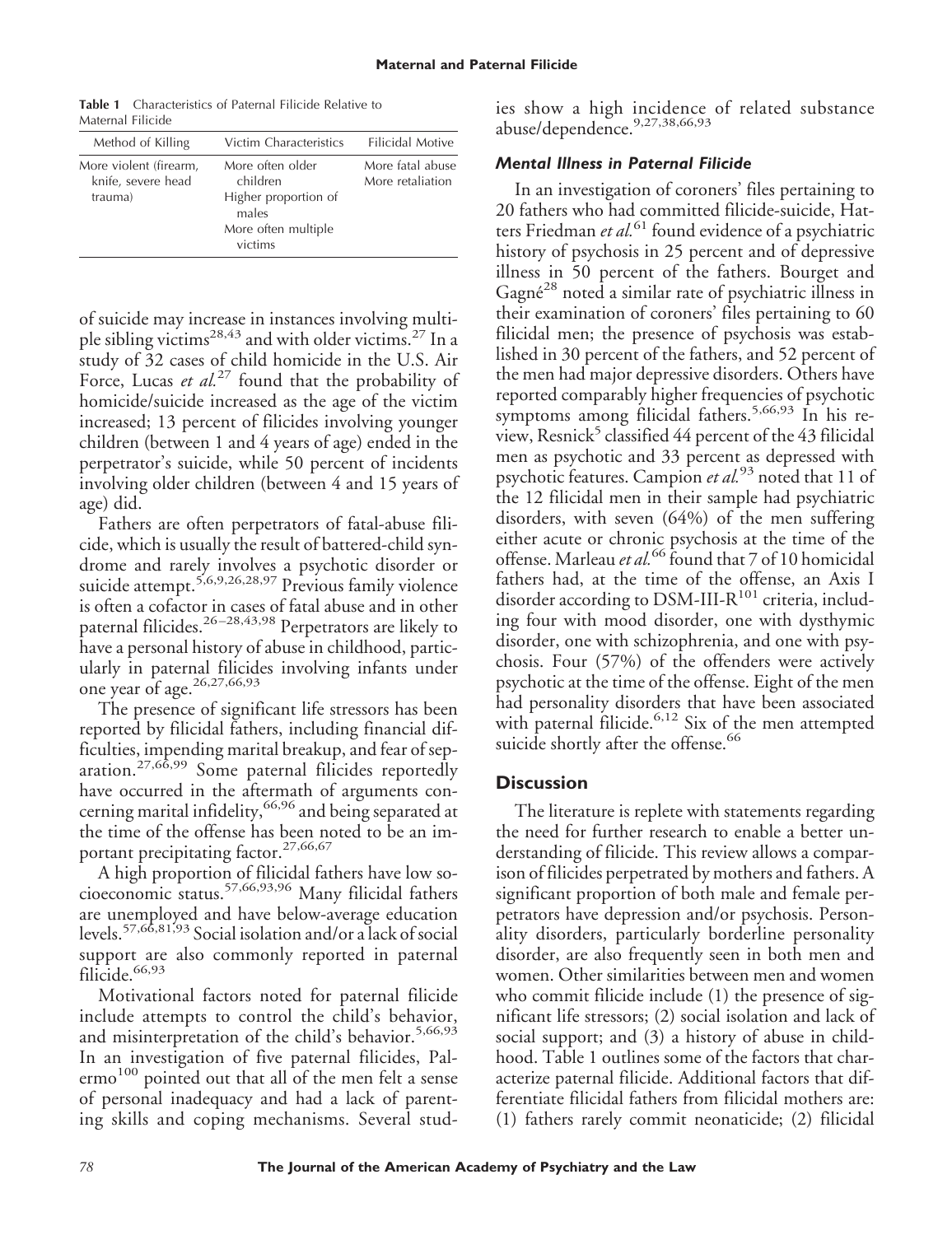#### **Bourget, Grace, and Whitehurst**

| Study                                                      | Sample     | % Mental illness                 | % Suicide | <b>Filicidal Motive</b>                                             |
|------------------------------------------------------------|------------|----------------------------------|-----------|---------------------------------------------------------------------|
| Bourget and Gagné <sup>12</sup><br>(Ouebec, 1991-1998)     | 27 Mothers | 67% Depression;<br>15% psychosis | 56%       | 68% Mental illness;<br>9% fatal abuse                               |
| Bourget and Gagné <sup>28</sup><br>(Ouebec, 1991-2001)     | 60 Fathers | 52% Depression;<br>10% psychosis | 60%       | 66% Mental illness;<br>25% fatal abuse;<br>1% retaliation           |
| Hatters Friedman et al. <sup>61</sup><br>(Ohio, 1958-2002) | 10 Mothers | 70% Depression;<br>30% psychosis | 100%      | 90% Altruism;<br>(10% psychotic altruism)                           |
|                                                            | 20 Fathers | 50% Depression;<br>25% psychosis | $100\%$   | 60% Altruism<br>$(20\%$ psychotic altruism);<br>10% acute psychosis |

**Table 2** Rates of Mental Illness and Parental Motives in Filicide and Filicide-Suicide: Comparison of Coroners' Studies

fathers are usually older; (3) filicidal fathers are more likely to have a history of violence toward their children; and (4) more fathers who commit filicide also commit suicide.

Several factors preclude a more in-depth analysis of maternal and paternal filicide. For instance, studies differ regarding inclusion criteria for the age of victims, limiting an examination of potentially relevant characteristics of filicide relative to the victim's age. Another concerns differences among studies that distinguish between neonaticide and filicide and those that refer to filicide as an overall category that could include neonaticide. Clearer guidelines for research in this area would allow for a more conclusive analysis of characteristics relevant to maternal and paternal filicide, particularly given that neonaticides are rarely committed by fathers. A third limitation concerns reports that indicate that more victims of filicide are first-born children. In the absence of data for comparative purposes, it is not clear whether firstborn children are more likely to be victims proportionate to the percentage of first-borns. Clarification is further hampered by the fact that birth order of filicide victims is infrequently reported in the literature. Finally, few studies distinguish between filicides committed by biological parents and those committed by stepparents.

Some contradictory reports regarding rates of mental illness in filicidal offenders may be explained by differences in study type. Findings based on general population studies of coroners' files are likely to differ from those reported in studies of psychiatric populations or correctional populations. For instance, a study of paternal filicide with a prison sample is likely to show a high incidence of fatal child abuse and a lower incidence of psychosis, whereas research conducted in a psychiatric hospital would probably show a higher incidence of psychosis and

less fatal child abuse. Reviews of coroners' files, which examine every filicide that occurs in a given region over a period of time, could clarify the prevalence of mental illness in parents who have committed child homicide. However, few such studies have been conducted to date, and fewer still have reported rates of mental illness in filicide offenders. Table 2 displays results of three recent coroners' studies of parents who committed filicide and filicidesuicide.<sup>12,28,61</sup>

Some researchers have noted a lower rate of mental illness in paternal offenders compared with maternal offenders, thought to correspond to a higher rate of fatal child abuse by fathers.<sup>5,38,97</sup> The higher rate of fatal abuse by fathers may give the impression that few filicidal fathers are mentally ill. However, this view is changing in the face of recent studies.<sup>28,66</sup> Marleau *et al.*<sup>66</sup> recorded no incident of fatal abuse filicide, and noted that all 10 men in their study had a psychiatric disorder at the time of the offense. Similarly, in a review of 77 paternal filicide cases, Bourget and Gagné<sup>28</sup> found a high proportion of mental illness (64%) and a comparatively lower number of fatal abuse cases (25%). Whether the findings of a higher proportion of mental illness in filicidal fathers are attributable to improved data collection and larger samples, refined diagnostic methods with use of standardized criteria, or changing values or a reflection of societal changes with fathers taking on increased responsibilities in child care remain interesting avenues to be explored.

The importance of the numerous reports of an association between filicide and pre-existing psychiatric disorders is compounded by indications that a significant number of homicidal parents come to the attention of psychiatrists or other health professionals before the offense.5,7,12,26 –28,61,78,79,85,98 Results of two studies indicate that filicidal parents' most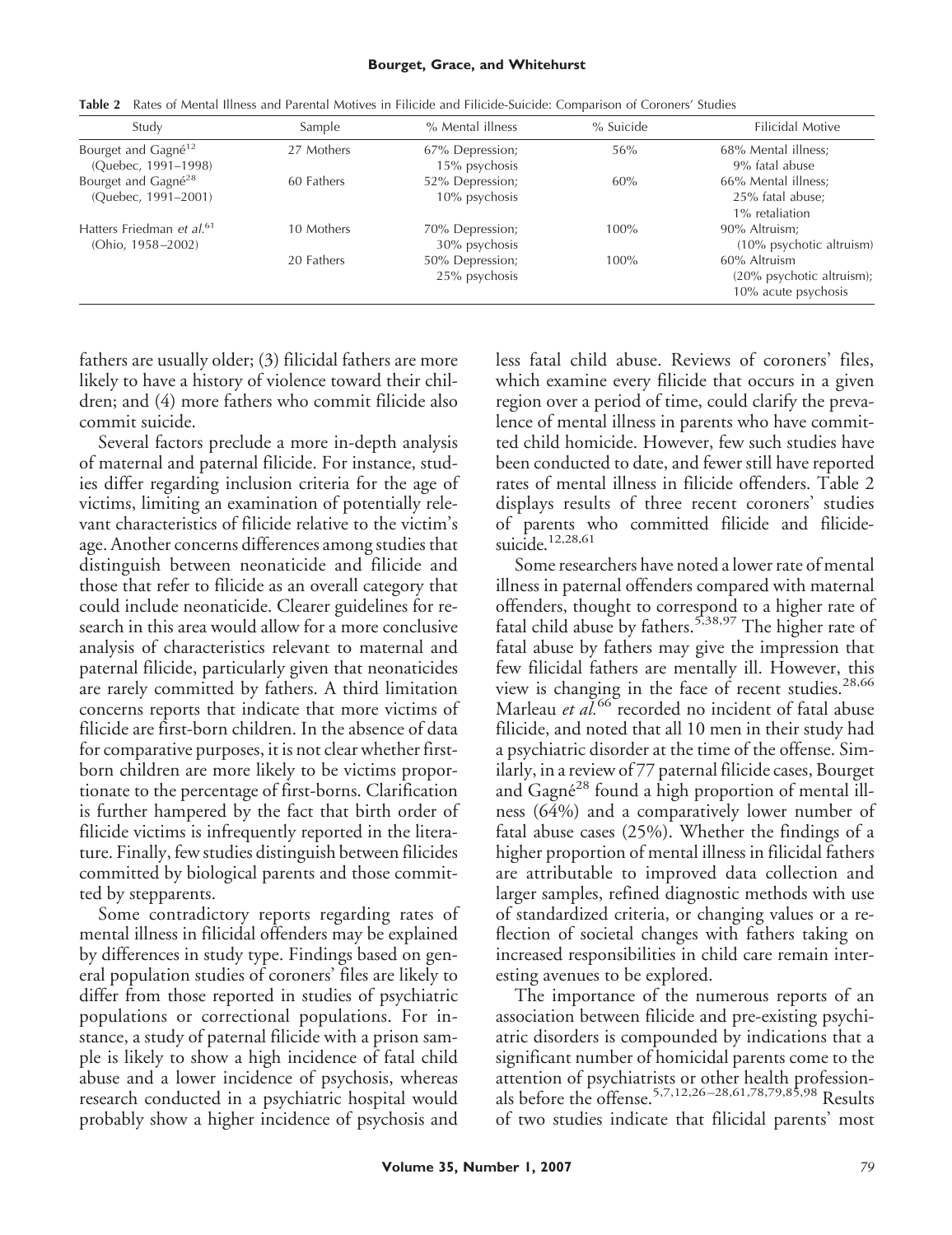frequent reason for contacting agencies was concern over their mental health.<sup>26,98</sup> Perpetrators of filicide involving older children (aged 4 –15 years) reported the highest frequency of prior mental health contact.<sup>27</sup> D'Orban<sup>7</sup> found that 77 percent of maternal offenders were in contact with social workers or psychiatric services before the offense. Bourget and Gagné<sup>12,28</sup> noted that almost half of the filicidal women and men in their samples had had previous contact with doctors, psychiatrists, and/or other professionals. Lewis and Bunce<sup>79</sup> reported that nearly all of the psychotic women in their study were in ongoing psychiatric treatment at the time of the offense, and that significantly more psychotic women compared with nonpsychotic women voiced concerns about their children to their family within two weeks before the offense.

As prevention implies the recognition of causes involved in each particular situation, a better understanding of potentially fatal parental or familial dynamics leading to filicide could facilitate the identification of risk and enable effective intervention strategies. To date, the most effective identification and prevention strategies still imply the need for a case-by-case approach. One cannot emphasize enough the importance of being vigilant, particularly in first-line psychosocial, medical, or legal service delivery, for those who work with parents undergoing a crisis. The first-line emergency physician, family doctor, or any professional trained in the medical and mental health fields should not hesitate and must even consider it a duty to evaluate carefully the mental status, including any thought of suicide, extended suicide, or homicide, of a depressed or psychotically ill parent.

Professionals who provide prenatal health care should be alert to the possible risk of neonaticide before the pregnancy comes to term. During prenatal and postnatal care, it would not be difficult for clinicians to ask a few questions that would probe a parent's attitude toward infants and children without incrimination. Given that up to one-quarter of child victims killed by their mothers are below the age of one (Bourget, unpublished data, 2006) and that mothers in the postpartum period often consult their physician in follow-up or bring the infant for postnatal care and vaccination, the family doctor or pediatrician may at times be the only medical contact with a depressed mother.

Key pieces of information that could indicate the presence of filicidal ideation can be obtained by questioning a parent about his or her mood and the presence of other depressive symptoms and how they are coping with their child. If a parent reveals that he or she is depressed or is showing distress or decompensation, clinicians should specifically inquire about the child, and if there is then reason for a higher index of suspicion, should ask about thoughts of suicide and of harming the child. The importance of gleaning this information is underscored by indications that mothers who have committed filicide-suicide had been thinking about the act for months or even years before an actual attempt.<sup>102</sup>

Depressed parents with suicidal ideation should be asked directly their thoughts on the impact of their suicide on their child's future and should be provided with the necessary treatment and support. The clinician may consider calling on the other parent or any significant relative for collateral information on the psychosocial milieu and evaluate his or her potential for protective involvement. The preservation of integrity of the child takes precedence over any ethical concerns when the clinician has reasonable grounds to suspect that the child is likely to be harmed by the caregiving parent or by the parent's failure or neglect in caring for the child.

Several countries, including the United States and Canada, have enacted legislation to provide child protective agencies with powers to intervene when suspicions arise that the child is at risk. Whenever possible, consent must be sought from the parent to share information for the protection of the child; however, absence or refusal to give consent should not preclude the clinician's taking appropriate actions when mandated by law or otherwise dictated by his or her duty to care. In those cases in which there is no stated intent but evidence exists of serious risk factors that merit further exploration, a psychiatric hospitalization may be indicated to assess and monitor risk. The professional working in family law, separation, divorce, or child custody proceedings could also exercise vigilance in identifying those emotionally disturbed client parents who are involved in strained marital relationships and threatened or actual separations. Finally, given the present state of knowledge showing the high rates of psychopathology in parents who kill their children, forensic psychiatrists and other professionals in the forensic field should keep a high index of suspicion for the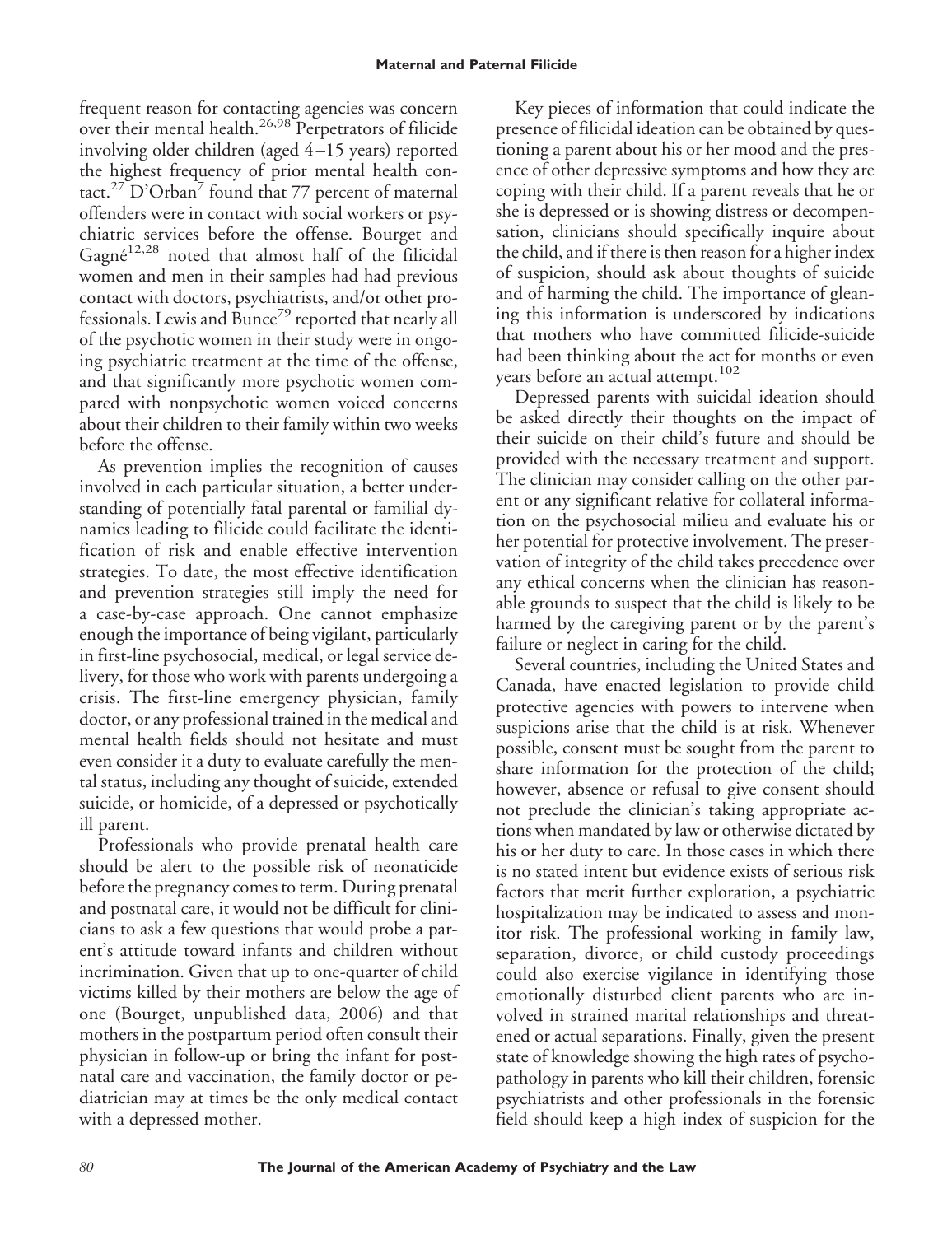presence of mental illness when they examine a filicide offender.

#### **References**

- 1. Deadman WJ: Medico-legal: infanticide. Can Med Assoc J 91: 558 – 60, 1964
- 2. Rodenburg M: Child murder by depressed parents. Can Psychiatr Assoc J 16:41–9, 1971
- 3. Hemphill RE: Infanticide and puerperal mental illness. Nurs Times 3:1473–5, 1967
- 4. Statistics Canada: Homicide in Canada, Juristat: Catalogue no. 85-002-XPE, vol. 25, no. 6, 2004
- 5. Resnick PJ: Child murder by parents: a psychiatric review of filicide. Am J Psychiatry 126:325–34, 1969
- 6. Scott PD: Parents who kill their children. Med Sci Law 13:  $120 - 6, 1973$
- 7. d'Orban PT: Women who kill their children. Br J Psychiatry 134:560 –71, 1979
- 8. Guileyardo JM, Prahlow JA, Barnard JJ: Familial filicide and filicide classification. Am J Forensic Med Pathol 20:286 –92, 1999
- 9. Bourget D, Bradford JMW: Homicidal parents. Can J Psychiatry 35:233– 8, 1990
- 10. Meadow R: Munchausen syndrome by proxy. Arch Dis Child 55:731–2, 1980
- 11. Schreier HA, Libow JA: Hurting for Love: Munchausen Syndrome by Proxy. New York: Guilford Press, 1993
- 12. Bourget D, Gagné P: Maternal filicide in Québec. J Am Acad Psychiatry Law 30:345–51, 2002
- 13. American Psychiatric Association: Diagnostic and Statistical Manual of Mental Disorders (ed 4). Washington, DC: American Psychiatric Association Publishers, 1994
- 14. Browne K, Lynch M: The nature and extent of child homicide and fatal abuse. Child Abuse Rev 4:309 –16, 1995
- 15. Grimmins S, Langley S, Brownstein HH, *et al*: Convicted women who have killed children: a self-psychology perspective. J Interpers Violence 12:49 – 69, 1997
- 16. Crittenden P, Graig S: Developmental trends in the nature of child homicide. J Interpers Violence 5:202–16, 1990
- 17. Marks MN, Kumar R: Infanticide in Scotland. Med Sci Law 36:299 –305, 1996
- 18. Schloesser P, Pierpont J, Poertner J: Active surveillance of child abuse fatalities. Child Abuse Negl 16:3–10, 1992
- 19. Schmidt P, Grass H, Madea B: Child homicide in Cologne (1985–1994). Forensic Sci Int 79:131– 44, 1996
- 20. Resnick PJ: Murder of the newborn: a psychiatric review of neonaticide. Am J Psychiatry 126:1414 –20, 1970
- 21. Jason J, Guilliland JC, Tyler CW Jr: Homicide as a cause of pediatric mortality in the United States. Pediatrics 72:191–7, 1983
- 22. Sorenson SB, Peterson JG: Traumatic child death and documented maltreatment history, Los Angeles. Am J Public Health 84:623–7, 1994
- 23. Kunz J, Bahr S: A profile of parental homicide against children. J Fam Violence 11:347– 62, 1996
- 24. Greighton SJ: Fatal child abuse: how preventable is it? Child Abuse Rev 4:318 –28, 1995
- 25. Jason J, Andereck ND: Fatal child abuse in Georgia: the epidemiology of severe physical child abuse. Child Abuse Negl 7:1–9, 1983
- 26. Brewster AL, Nelson JP, Hymel KP: Victim, perpetrator, family, and incident characteristics of 32 infant maltreatment deaths in the United States Air Force. Child Abuse Negl 22:91–101, 1998
- 27. Lucas DR, Wezner KC, Milner JS, *et al*: Victim, perpetrator, family, and incident characteristics of infant and child homicide in the United States Air Force. Child Abuse Negl 26:167– 86, 2002
- 28. Bourget D, Gagné P: Paternal filicide in Québec. J Am Acad Psychiatry Law 33:354 – 60, 2005
- 29. Myers SA: Maternal filicide. Am J Dis Child 120:534 6, 1970
- 30. Harder T: The psychopathology of infanticide. Acta Psychiatr Scand 43:196-245, 1967
- 31. Copeland AR: Homicide in childhood: the Metro-Dade county experience from 1956 to 1982. Am J Forensic Med Pathol  $6:21-4,1985$
- 32. Kaplun D, Reich R: The murdered child and his killers. Am J Psychiatry 133:809 –13, 1976
- 33. Adelson L: Slaughter of the innocents: a study of forty-six homicides in which the victims were children. N Engl J Med 64: 1345–9, 1961
- 34. Adelson L: Pedicide revisited: the slaughter continues. Am J Forensic Med Pathol 12:16 –26, 1991
- 35. Fornes P, Druilhe L, Lecomte D: Childhood homicide in Paris, 1990 –1993: a case report of 81 cases. J Forensic Sci 40:201– 4, 1995
- 36. Krugman RD: Fatal child abuse: analysis of 24 cases. Pediatrician 12:68 –72, 1985
- 37. Marks MN, Kumar R: Infanticide in England and Wales. Med Sci Law 33:329 –39, 1993
- 38. Somander LH, Rammer LM: Intra- and extrafamilial child homicide in Sweden 1971–1980. Child Abuse Negl 15:45–55, 1991
- 39. Wright C, Leroux JP: Les enfants victims d'actes criminels violents. Juristat 11:1–13, 1991
- 40. Silverman RA, Kennedy LW: Women who kill their children. Violence Victims 3:113–27, 1988
- 41. Bourget D, Labelle A: Homicide, infanticide, and filicide. Psychiatr Clin North Am 15:661–73, 1992
- 42. Finkelhor D, Dziuba-Leatherman J: Victimization of children. Am Psychol 49:173– 83, 1994
- 43. Vanamo T, Kauppi A, Karkola K, *et al*: Intra-familial child homicide in Finland 1970 –1994: incidence, causes of death and demographic characteristics. Forensic Sci Int 117:199 –204, 2001
- 44. Hicks RA, Gaughan DC: Understanding fatal child abuse. Child Abuse Negl 19:855– 63, 1995
- 45. Wilczynski A: Child Homicide. London: Greenwich Medical Media, 1997
- 46. Daly M, Wilson M: Homicide. New York: Aldine de Gruyter, 1988
- 47. Anderson R, Ambrosino R, Valentine D, *et al*: Child deaths attributed to abuse and neglect: an empirical study. Child Youth Serv Rev 5:75– 89, 1983
- 48. Jacquot C, Roberts D: Fatal Child Abuse and Neglect in Oregon: 1985–1988. Salem, OR: State Department of Human Resources, Children's Services Division, 1988
- 49. Mitchell L: Report on fatalities from NCPCA. Protect Children Abuse Negl 6:3–5, 1989
- 50. West DJ: Murder Followed by Suicide. London: Heinemann, 1965
- 51. Button JH, Reivich RS: Obsessions of infanticide: a review of 42 cases. Arch Gen Psychiatry 27:235– 40, 1972
- 52. Good MI: Primary affective disorder, aggression and criminality: a review and clinical study. Arch Gen Psychiatry 35:954 – 60, 1978
- 53. Hirose S: Depression and homicide: a psychiatric and forensic study of four cases. Acta Psychiatr Scand 59:211–7, 1979